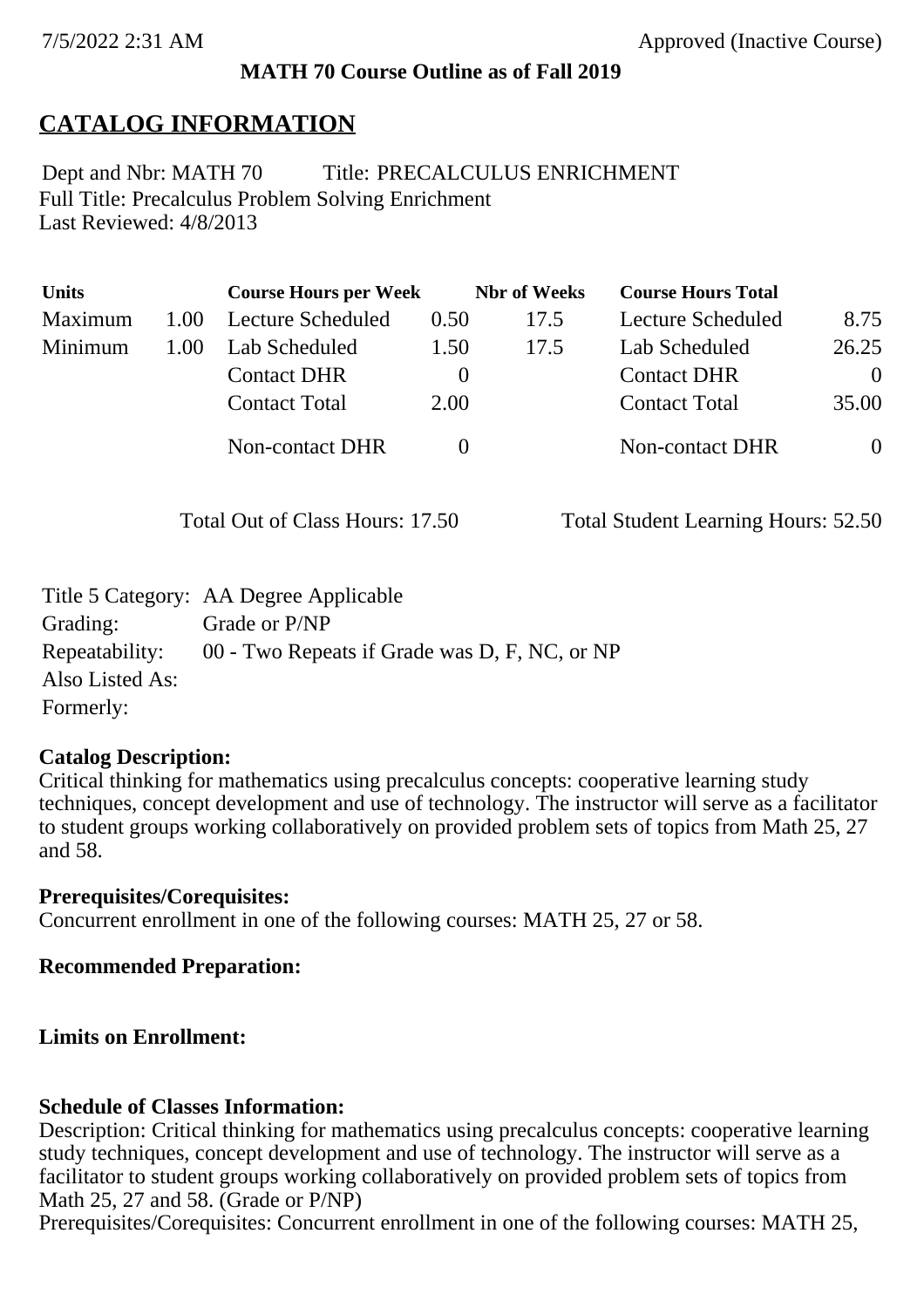# **ARTICULATION, MAJOR, and CERTIFICATION INFORMATION:**

| <b>AS Degree:</b><br><b>CSU GE:</b> | Area<br><b>Transfer Area</b> | Effective:<br>Effective: | Inactive:<br>Inactive: |
|-------------------------------------|------------------------------|--------------------------|------------------------|
| IGETC:                              | <b>Transfer Area</b>         | Effective:               | Inactive:              |
| <b>CSU Transfer:</b>                | Effective:                   | Inactive:                |                        |
| <b>UC</b> Transfer:                 | Effective:                   | Inactive:                |                        |

## **CID:**

**Certificate/Major Applicable:** 

[Not Certificate/Major Applicable](SR_ClassCheck.aspx?CourseKey=MATH70)

# **COURSE CONTENT**

## **Outcomes and Objectives:**

Upon completion of course, students will be able to:

- 1. Apply critical thinking skills to precalculus topics: analytic geometry, algebraic functions, trigonometric functions, complex numbers, vectors, and sequences and series
- 2. Discuss non-routine and open-ended precalculus problems in collaborative teams, verbalizing concepts, solution strategies and constructing written solutions
- 3. Compare and contrast different approaches to problems; discuss the relative merit of each method
- 4. Use technology to solve applied mathematical problems
- 5. Develop collaborative working relationships with other students
- 6. Select appropriate problem solving strategies for a given application
- 7. Adapt general problem solving techniques to a specific application
- 8. Analyze different forms of solutions to determine which are equivalent
- 9. Organize a portfolio of problem-solving situations and related solutions

## **Topics and Scope:**

- I. Functions and graphs
	- A. Graphs and graphing utilities
	- B. Functions and notation
	- C. Graphs and transformations (reflections and translations)
	- D. Combinations of functions
	- E. Inverse functions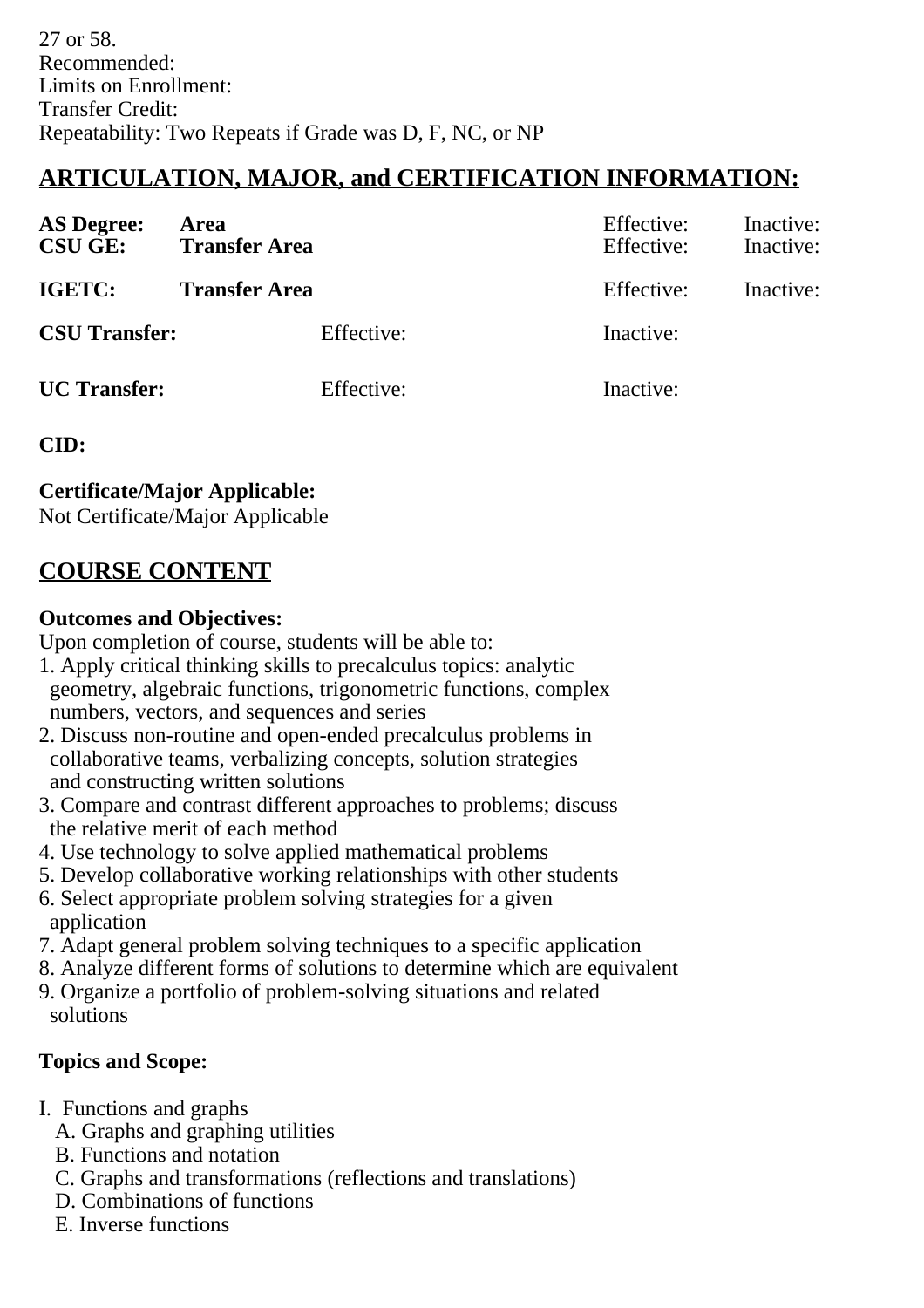- F. Modeling
- II. Intercepts, zeros and solutions
	- A. Linear equations and modeling
	- B. Solving equations graphically and algebraically
	- C. Solving inequalities graphically and algebraically
- III. Polynomial and rational functions
	- A. Polynomial functions of high degree
	- B. Complex and real zeros
	- C. Fundamental theorem of algebra
	- D. Rational functions, graphs and asymptotes
- IV. Exponential and logarithmic functions
	- A. Graphs of exponential and logarithmic functions
	- B. Properties of logarithmic functions
	- C. Solving equations
	- D. Applications
- V. Trigonometric functions
	- A. Radian and degree measures
	- B. Trigonometric functions and the unit circle
	- C. Graphs of trigonometric functions
	- D. Inverse trigonometric functions
	- E. Applications of trigonometry functions
	- F. Identities and equations involving trigonometric functions
- VI. Triangles
	- A. Solutions of right triangles and oblique triangles
	- B. Laws of sines and cosines
- VII. Vectors in the plane
	- A. Geometric and analytic definitions
	- B. Vector operations (sum, difference, scalar multiplication, dot products)
- VIII. Discrete topics
	- A. Sequences (arithmetic and geometric)
	- B. Series and summation notation
	- C. Finite and infinite geometric series

## **Assignment:**

- 1. Homework problem sets (5-16)
- 2. Oral and written presentations of mathematical problems and solutions (5-16)
- 3. Portfolio (0-1) of assignment sets and solutions
- 4. Oral and written tests (0-5)

## **Methods of Evaluation/Basis of Grade:**

**Writing:** Assessment tools that demonstrate writing skills and/or require students to select, organize and explain ideas in writing.

None, This is a degree applicable course but assessment tools based on writing are not included because problem solving assessments are more appropriate for this course. Writing  $0 - 0\%$